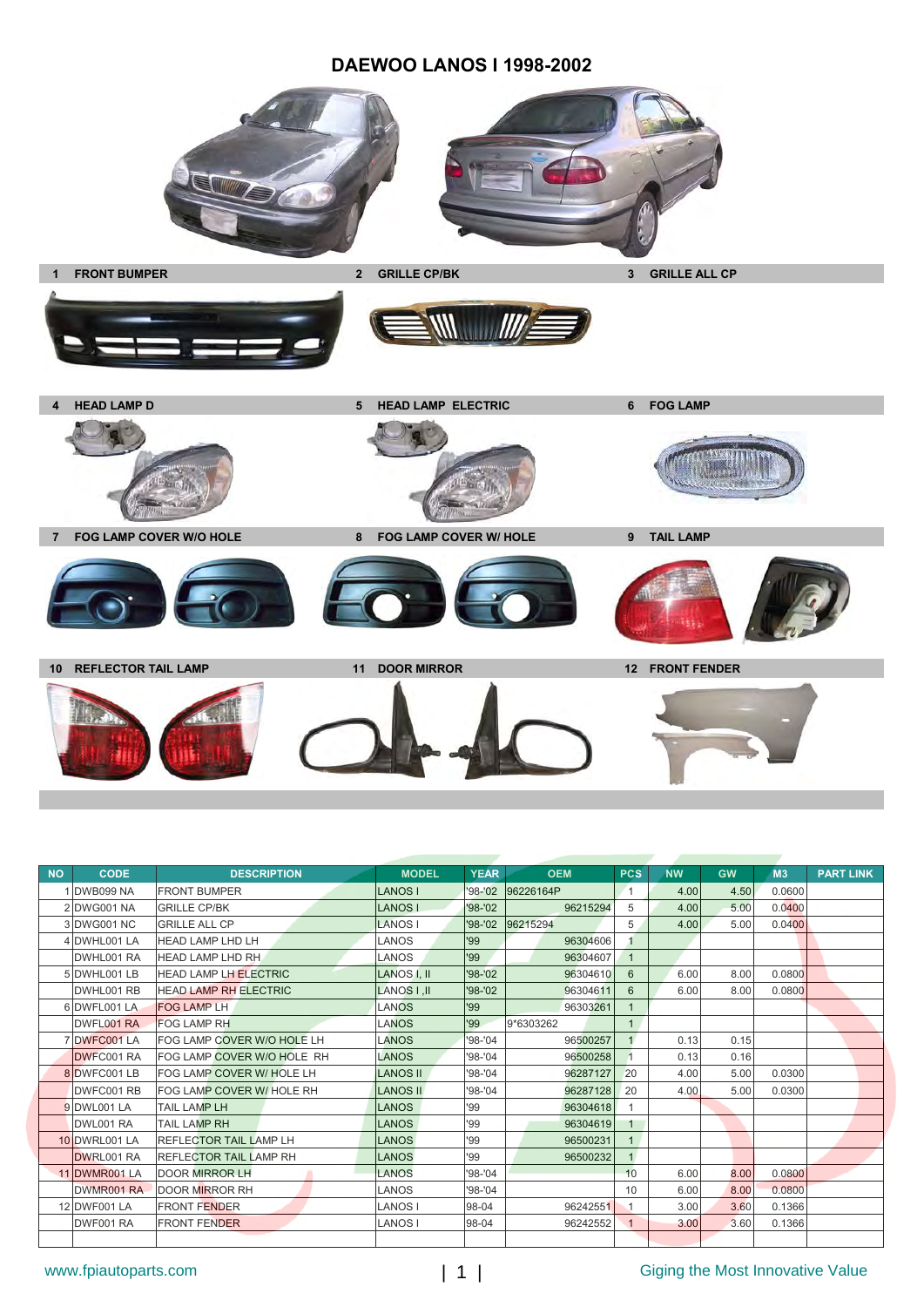# **DAEWOO LANOS I 1998-2002**



| <b>NO</b> | <b>CODE</b>  | <b>DESCRIPTION</b>                | <b>MODEL</b> | <b>YEAR</b> | <b>OEM</b> | <b>PCS</b>      | <b>NW</b> | <b>GW</b> | M3     | <b>PART LINK</b> |
|-----------|--------------|-----------------------------------|--------------|-------------|------------|-----------------|-----------|-----------|--------|------------------|
|           | 1 DWH001 NA  | <b>HOOD</b>                       | <b>LANOS</b> | 98-04       |            | 1               | 18.00     | 20.50     | 0.0075 |                  |
|           |              | 2 DWMG001 F LA FRONT MUD GUARD LH | LANOS        | '98-'04     | 96272407   | 10 <sub>1</sub> | 6.00      | 8.00      | 0.0800 |                  |
|           |              | DWMG001 F RA FRONT MUD GUARD RH   | LANOS        | '98-'04     | 96272408   | 10              | 6.00      | 8.00      | 0.0800 |                  |
|           |              | 3 DWMG001 R LA REAR MUD GUARD LH  | LANOS        | $'98 - '04$ | 96272415   | 10              | 6.00      | 8.00      | 0.0800 |                  |
|           |              | DWMG001 R RA REAR MUD GUARD RH    | LANOS        | $98 - 04$   | 96272416   | 10              | 6.00      | 8.00      | 0.0800 |                  |
|           | 4 DWFP001 LA | <b>HEAD LAMP STRIP LH</b>         | LANOS        | '98-'04     | 96304656   | 5               | 1.50      | 2.00      | 0.0300 |                  |
|           | DWFP001 RA   | <b>HEAD LAMP STRIP RH</b>         | <b>LANOS</b> | '98-'04     | 96304657   | 5               | 1.50      | 2.00      | 0.0300 |                  |
|           |              |                                   |              |             |            |                 |           |           |        |                  |
|           |              |                                   |              |             |            |                 |           |           |        |                  |
|           |              |                                   |              |             |            |                 |           |           |        |                  |
|           |              |                                   |              |             |            |                 |           |           |        |                  |
|           |              |                                   |              |             |            |                 |           |           |        |                  |
|           |              |                                   |              |             |            |                 |           |           |        |                  |
|           |              |                                   |              |             |            |                 |           |           |        |                  |
|           |              |                                   |              |             |            |                 |           |           |        |                  |
|           |              |                                   |              |             |            |                 |           |           |        |                  |
|           |              |                                   |              |             |            |                 |           |           |        |                  |
|           |              |                                   |              |             |            |                 |           |           |        |                  |
|           |              |                                   |              |             |            |                 |           |           |        |                  |
|           |              |                                   |              |             |            |                 |           |           |        |                  |
|           |              |                                   |              |             |            |                 |           |           |        |                  |

# www.fpiautoparts.com  $\vert$  2 | Giging the Most Innovative Value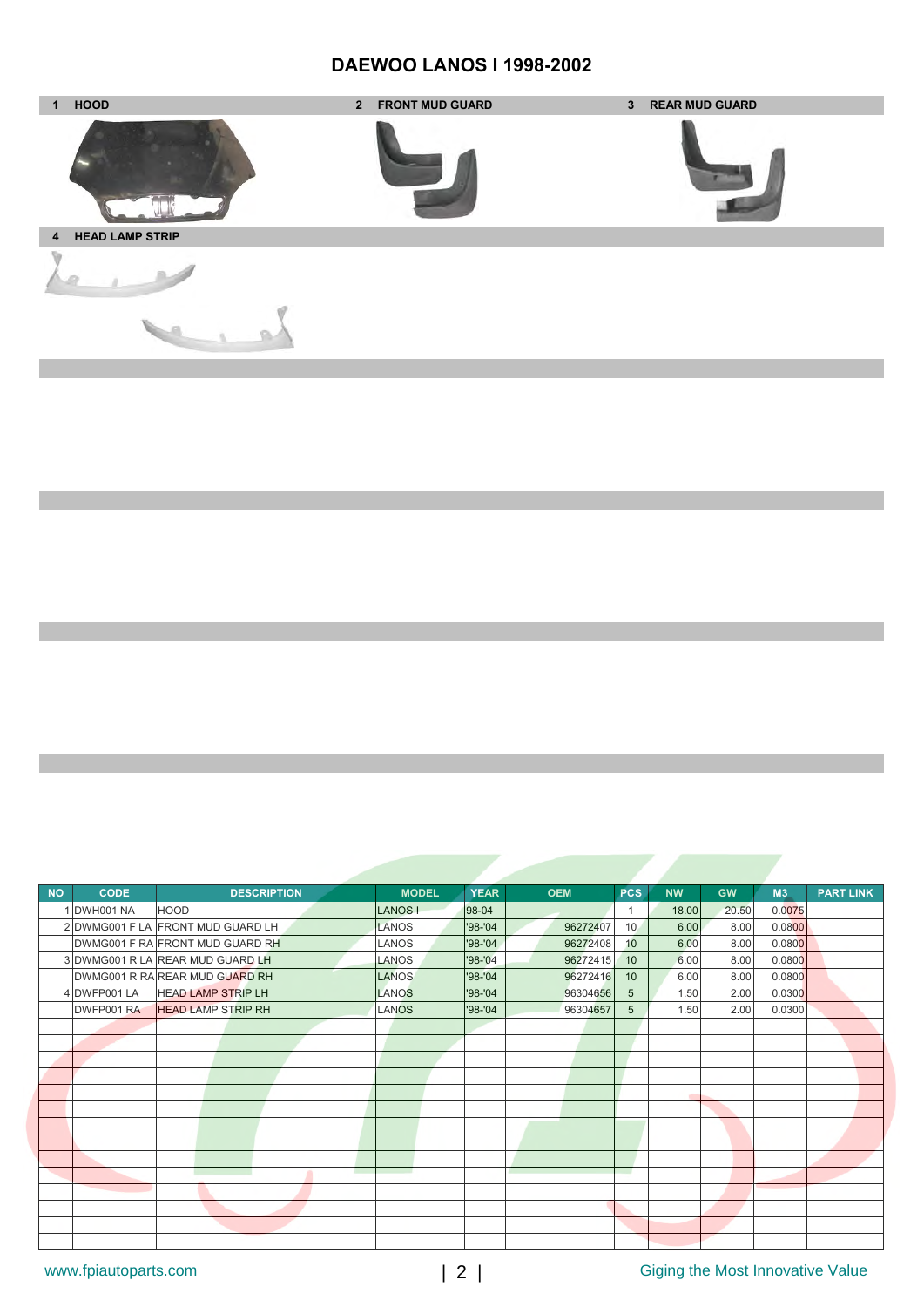#### **DAEWOO LANOS II 2002-2004**





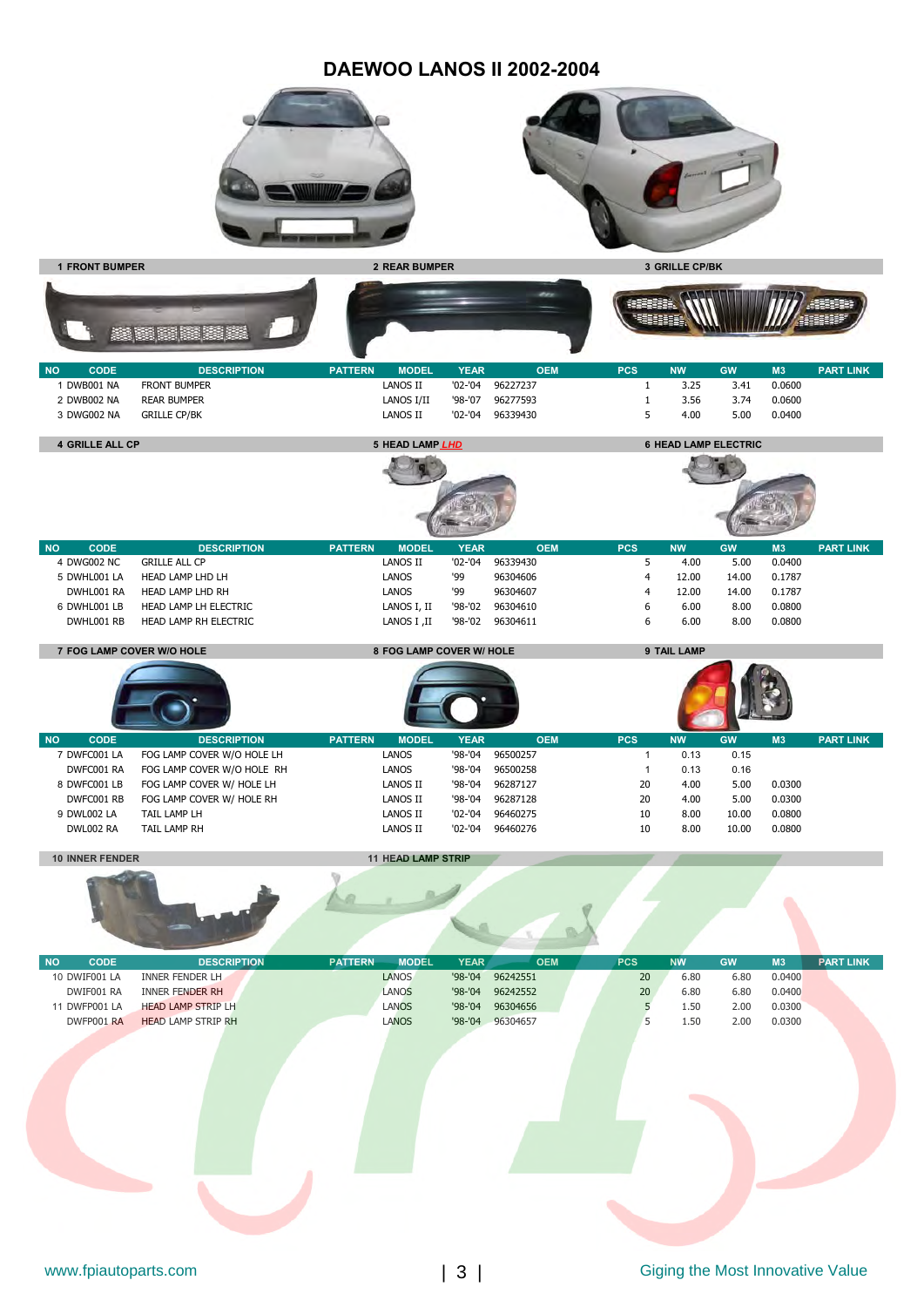# **DAEWOO NUBIRA I 1997-2000**









**4 DOOR MIRROR**



| <b>NO</b> | <b>CODE</b>      | <b>DESCRIPTION</b>  | <b>MODEL</b>     | <b>YEAR</b> | <b>OEM</b> | <b>PCS</b>      | <b>NW</b> | <b>GW</b> | M3     | <b>PART LINK</b> |
|-----------|------------------|---------------------|------------------|-------------|------------|-----------------|-----------|-----------|--------|------------------|
|           | 1 DWG099 NA      | <b>GRILLE CP/BK</b> | <b>NUBIRA I</b>  | '97-'00     | 96231418   | 5               | 6.00      | 7.00      | 0.0600 |                  |
|           | 2 DWHL099 LA     | <b>HEAD LAMP LH</b> | NUBIRA I         | '97-'00     | 96190590   | 6               | 8.00      | 10.00     | 0.0800 |                  |
|           | DWHL099 RA       | <b>HEAD LAMP RH</b> | <b>NUBIRA I</b>  | '97-'00     | 96190591   | 6               | 8.00      | 10.00     | 0.0800 |                  |
|           | 3 DWL099 LA      | <b>TAIL LAMP LH</b> | <b>NUBIRA I</b>  | '97-'00     | 96190747   | 10 <sup>1</sup> | 6.00      | 8.00      | 0.0800 |                  |
|           | <b>DWL099 RA</b> | <b>TAIL LAMP RH</b> | <b>NUBIRA I</b>  | '97-'00     | 96229947   | 10 <sup>°</sup> | 6.00      | 8.00      | 0.0800 |                  |
|           | 4 DWMR099 LA     | <b>DOOR MIRROR</b>  | <b>MATIZ III</b> | '05         |            | 1               |           |           |        |                  |
|           | DWMR099 RA       | <b>DOOR MIRROR</b>  | <b>MATIZ III</b> | '05         |            |                 |           |           |        |                  |
|           |                  |                     |                  |             |            |                 |           |           |        |                  |
|           |                  |                     |                  |             |            |                 |           |           |        |                  |
|           |                  |                     |                  |             |            |                 |           |           |        |                  |
|           |                  |                     |                  |             |            |                 |           |           |        |                  |
|           |                  |                     |                  |             |            |                 |           |           |        |                  |
|           |                  |                     |                  |             |            |                 |           |           |        |                  |
|           |                  |                     |                  |             |            |                 |           |           |        |                  |
|           |                  | m                   |                  |             |            |                 |           |           |        |                  |
|           |                  |                     |                  |             |            |                 |           |           |        |                  |
|           |                  |                     |                  |             |            |                 |           |           |        |                  |
|           |                  |                     |                  |             |            |                 |           |           |        |                  |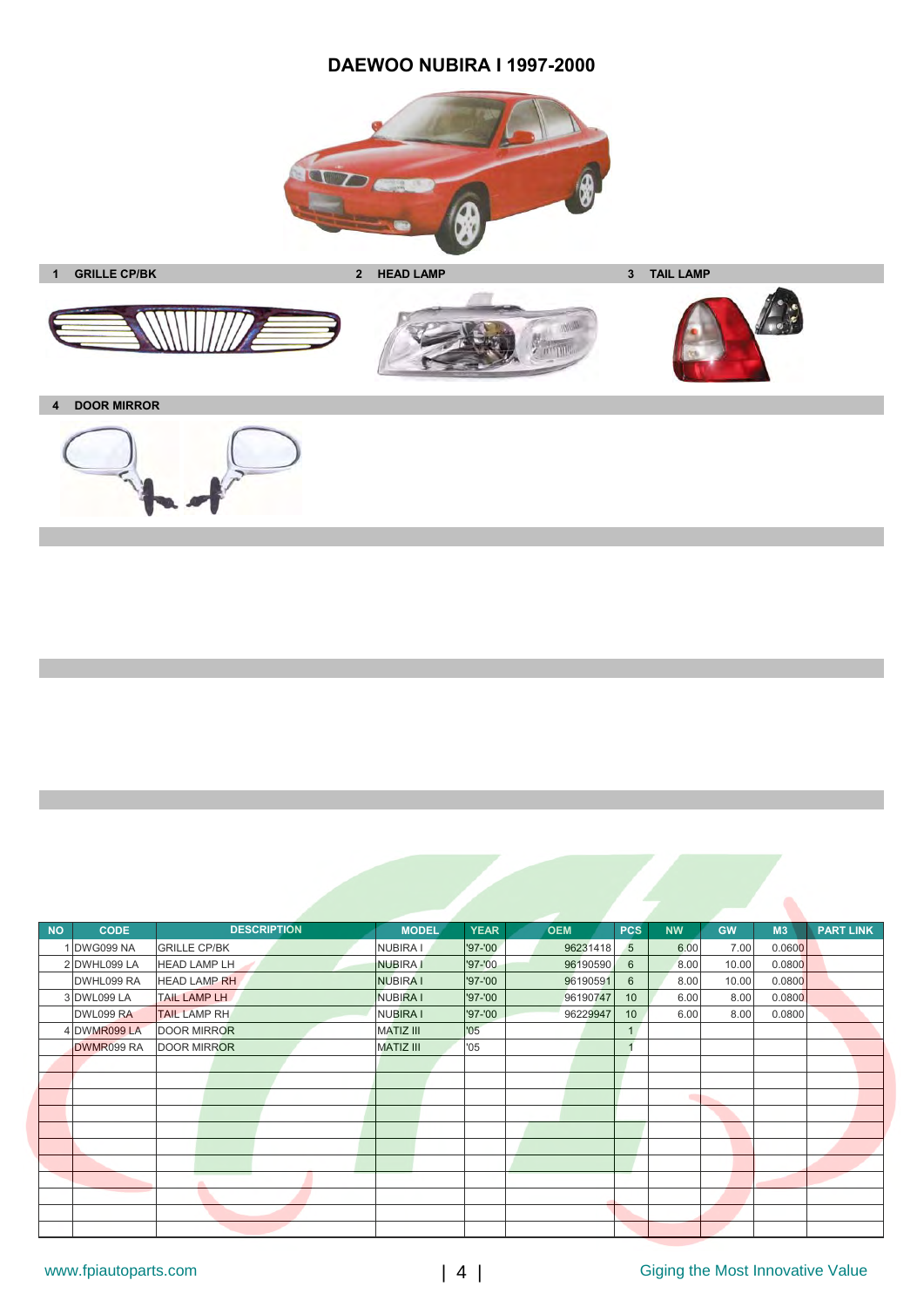### **DAEWOO NUBIRA II 2000-2002**



| <b>NO</b> | <b>CODE</b>      | <b>DESCRIPTION</b>          | <b>MODEL</b>     | <b>YEAR</b> | <b>OEM</b> | <b>PCS</b>   | <b>NW</b> | <b>GW</b> | M3     | <b>PART LINK</b> |
|-----------|------------------|-----------------------------|------------------|-------------|------------|--------------|-----------|-----------|--------|------------------|
|           | <b>DWB003 NA</b> | <b>FRONT BUMPER</b>         | <b>NUBIRA II</b> | '00-'03     | 56720020P  | $\mathbf{1}$ | 4.50      | 5.00      | 0.0600 |                  |
|           | 2 DWB004 NA      | <b>REAR BUMPER</b>          | <b>NUBIRA II</b> | $'00 - '03$ | 96272334   |              | 4.50      | 5.00      | 0.0600 |                  |
|           | 3 DWG003 NA      | <b>GRILLE CP/BK</b>         | <b>NUBIRA II</b> | $'00 - '04$ | 69272289   | 5            | 4.00      | 5.00      | 0.0389 |                  |
|           | 4 DWG003 NC      | <b>GRILLE ALL CP</b>        | <b>NUBIRA II</b> | $'00 - '04$ | 69272289   | 5            | 4.00      | 5.00      | 0.0389 |                  |
|           | 5 DWHL003 LA     | <b>HEAD LAMP LHD LH</b>     | <b>NUBIRA II</b> | $'00 - '03$ | 96272014   |              |           |           |        |                  |
|           | DWHL003 RA       | <b>HEAD LAMP LHD RH</b>     | <b>NUBIRA II</b> | $'00 - '03$ | 96272013   |              |           |           |        |                  |
|           | 6 DWHL003 LB     | <b>HEAD LAMP LH CRYSTAL</b> | <b>NUBIRA II</b> | '00         |            | 1            |           |           |        |                  |
|           | DWHL003 RB       | <b>HEAD LAMP RH CRYSTAL</b> | <b>NUBIRA II</b> | '00'        |            | 1            |           |           |        |                  |
|           | 7 DWFL003 LA     | <b>FOG LAMP LH</b>          | <b>NUBIRA II</b> | $'00 - '03$ | 96272109   |              |           |           |        |                  |
|           | DWFL003 RA       | <b>FOG LAMP RH</b>          | <b>NUBIRA II</b> | $'00 - '03$ | 96272110   |              |           |           |        |                  |
|           | 8 DWL003 LA      | TAIL LAMP BK LH             | <b>NUBIRA II</b> | $'00 - '03$ | 96272063   | 10           | 6.00      | 8.00      | 0.0800 |                  |
|           | DWL003 RA        | <b>TAIL LAMP BK RH</b>      | <b>NUBIRA II</b> | $'00 - '03$ | 96272064   | 10           | 6.00      | 8.00      | 0.0800 |                  |
|           | 9 DWL003 LB      | <b>TAIL LAMP SILVER LH</b>  | <b>NUBIRA II</b> | $'00 - '03$ | 96272031   |              |           |           |        |                  |
|           | DWL003 RB        | <b>TAIL LAMP SILVER RH</b>  | <b>NUBIRA II</b> | $'00 - '03$ | 96272032   | $\mathbf{1}$ |           |           |        |                  |
|           | 10 DWMR003 LA    | <b>DOOR MIRROR LH</b>       | <b>NUBIRA II</b> | $'00 - '02$ |            | 10           | 6.00      | 8.00      | 0.0800 |                  |
|           | DWMR003 RA       | <b>DOOR MIRROR RH</b>       | <b>NUBIRA II</b> | $'00 - '02$ |            | 10           | 6.00      | 8.00      | 0.0800 |                  |
|           | 11 DWF003 LA     | <b>FENDER LH</b>            | <b>NUBIRA II</b> | $'00 - '02$ | 9636822    |              | 3.00      | 3.60      | 0.1366 |                  |
|           | DWF003 RA        | <b>FENDER RH</b>            | <b>NUBIRA II</b> | $'00 - '02$ | 96368222   |              | 3.00      | 3.60      | 0.1366 |                  |
|           | 12 DWH003 NA     | <b>HOOD</b>                 | <b>NUBIRA II</b> | $'00 - '02$ | 96348223   | $\mathbf{1}$ | 8.00      | 10.00     | 0.0800 |                  |
|           |                  |                             |                  |             |            |              |           |           |        |                  |

# www.fpiautoparts.com | 5 | Giging the Most Innovative Value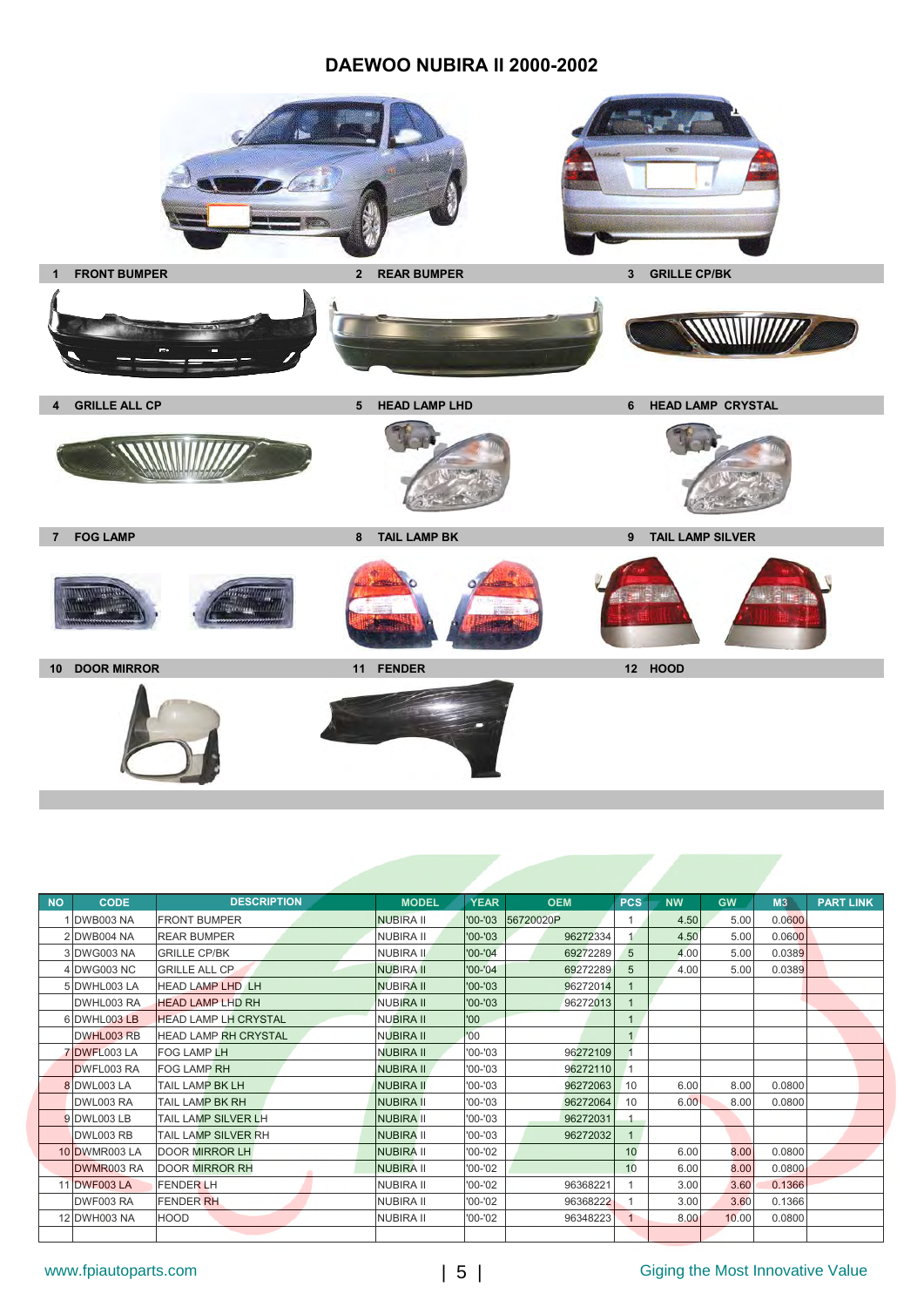# **DAEWOO NUBIRA II 2000-2002**



| <b>CODE</b><br><b>DESCRIPTION</b><br><b>NO</b><br>1 DWIF003 LA<br><b>INNER FENDER LH</b><br>DWIF003 RA<br><b>INNER FENDER RH</b> | <b>MODEL</b>     | <b>YEAR</b> |            |            |           |           |        |                  |
|----------------------------------------------------------------------------------------------------------------------------------|------------------|-------------|------------|------------|-----------|-----------|--------|------------------|
|                                                                                                                                  |                  |             | <b>OEM</b> | <b>PCS</b> | <b>NW</b> | <b>GW</b> | M3     | <b>PART LINK</b> |
|                                                                                                                                  | <b>NUBIRA</b>    | $'00 - '03$ | 96270829   | 20         | 2.00      | 2.00      | 0.0400 |                  |
|                                                                                                                                  | <b>NUBIRA</b>    | '00-'03     | 96270830   | 20         | 2.00      | 2.00      | 0.0400 |                  |
| 2 DWMG003 F LA FRONT MUD GUARD LH                                                                                                | <b>NUBIRA II</b> | '00-'02     |            | 10         | 6.00      | 8.00      | 0.0600 |                  |
| DWMG003 F RA FRONT MUD GUARD RH                                                                                                  | <b>NUBIRA II</b> | '00-'02     |            | 10         | 6.00      | 8.00      | 0.0600 |                  |
| 3 DWMG003 R LA REAR MUD GUARD LH                                                                                                 | <b>NUBIRA II</b> | $'00 - '02$ |            | 10         | 6.00      | 8.00      | 0.0600 |                  |
| DWMG003 R RA REAR MUD GUARD RH                                                                                                   | <b>NUBIRA II</b> | '00-'02     |            | 10         | 6.00      | 8.00      | 0.0600 |                  |
| 4 DWWW003 NA WIPER TANK                                                                                                          | <b>NUBIRA</b>    | '00         |            |            |           |           |        |                  |
|                                                                                                                                  |                  |             |            |            |           |           |        |                  |
|                                                                                                                                  |                  |             |            |            |           |           |        |                  |
|                                                                                                                                  |                  |             |            |            |           |           |        |                  |
|                                                                                                                                  |                  |             |            |            |           |           |        |                  |
|                                                                                                                                  |                  |             |            |            |           |           |        |                  |
|                                                                                                                                  |                  |             |            |            |           |           |        |                  |
|                                                                                                                                  |                  |             |            |            |           |           |        |                  |
|                                                                                                                                  |                  |             |            |            |           |           |        |                  |
|                                                                                                                                  |                  |             |            |            |           |           |        |                  |
|                                                                                                                                  |                  |             |            |            |           |           |        |                  |
|                                                                                                                                  |                  |             |            |            |           |           |        |                  |
|                                                                                                                                  |                  |             |            |            |           |           |        |                  |
|                                                                                                                                  |                  |             |            |            |           |           |        |                  |
|                                                                                                                                  |                  |             |            |            |           |           |        |                  |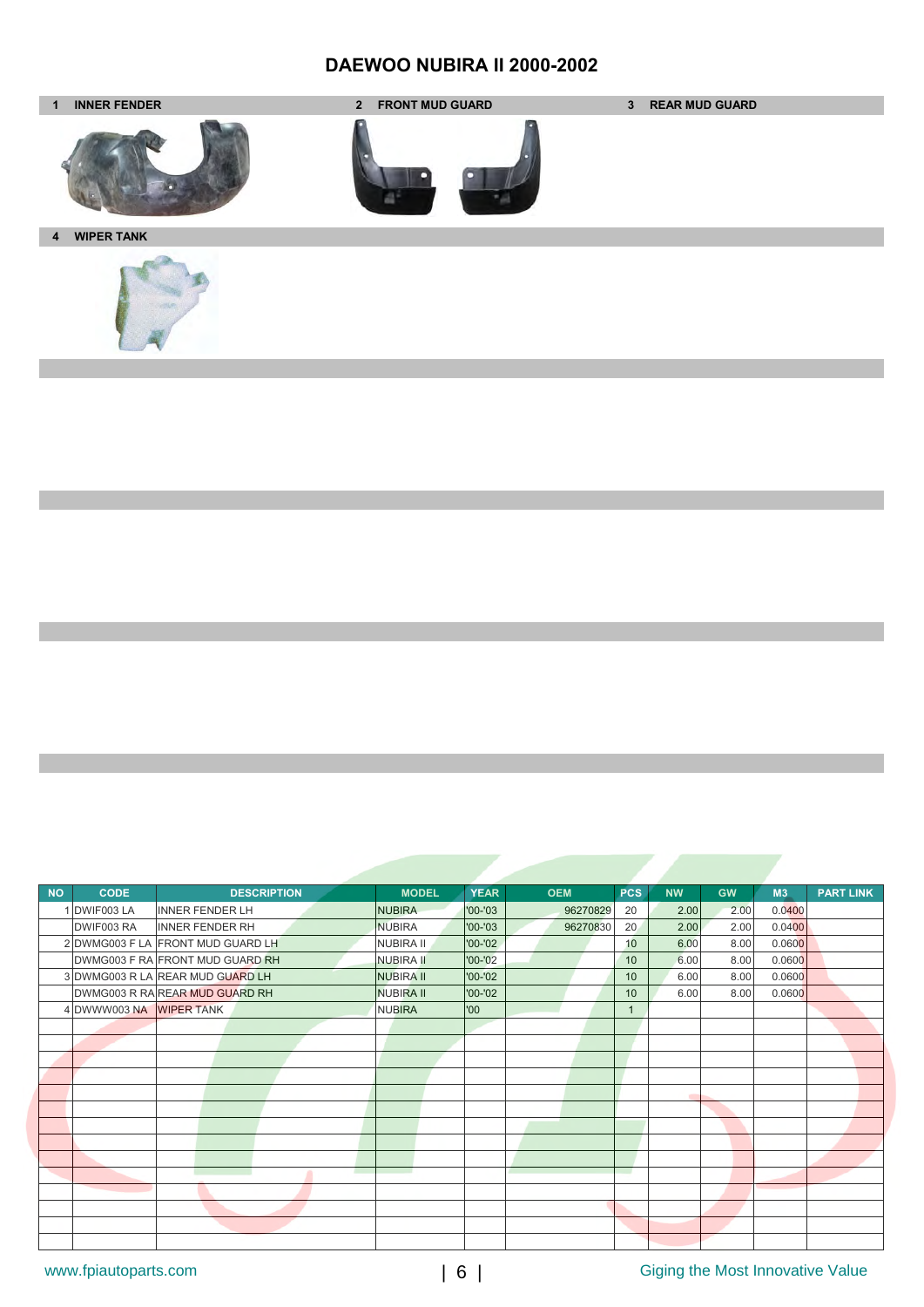### **DAEWOO NUBIRA III 2003-2006 / OPTRA 2003-2004**